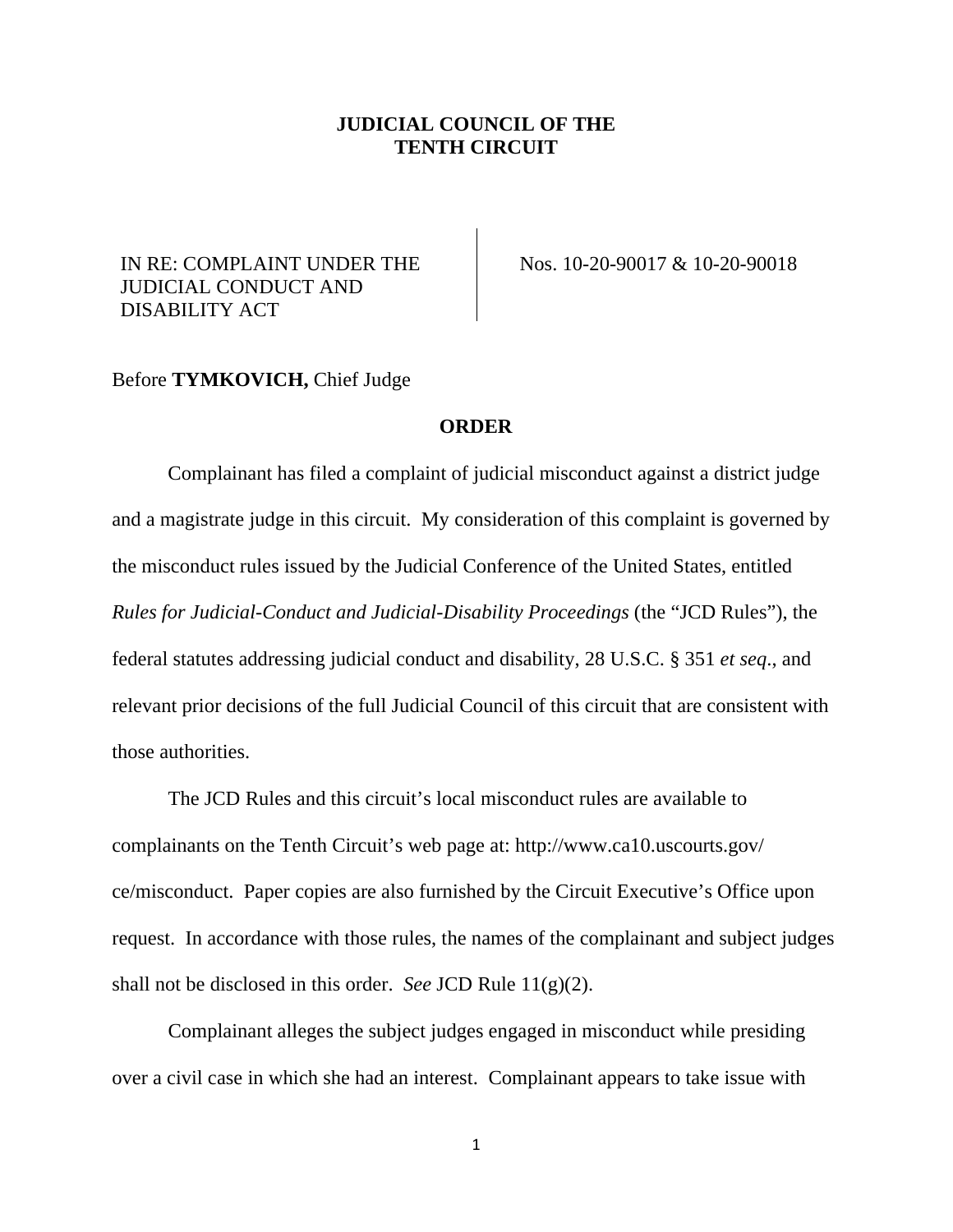several of the judges' rulings in the case. Complainant contends that the subject district judge does not "like the merits" of her claim compared to the opposing party's claim. Complainant also appears to contend the judges should have recognized her as a party to the action but that both judges refused to "look at the record." Complainant asserts the subject district judge has demonstrated bias in his rulings and surmises he "must have extra-judicial motivations" and that he should have recused.

Complainant's claims regarding the judges' rulings, including the subject district judge's failure to recuse, are not cognizable as misconduct because they are "directly related to the merits of a decision or procedural ruling." JCD Rule 11(c)(1)(B); *see also* JCD Rule 4 (stating that "[c]ognizable misconduct does not include an allegation that calls into question the correctness of a judge's ruling, including a failure to recuse").

Further, while allegations of bias and an improper motive can state valid claims for misconduct even when they relate to a judge's ruling, *see* Commentary to JCD Rule 4, these claims fail because they are completely unsupported. The JCD Rules require complainants to support their allegations with "sufficient evidence to raise an inference that misconduct has occurred." *See* JCD Rule 11(c)(1)(D).

Accordingly, this complaint is dismissed pursuant to JCD Rule 11(c). The Circuit Executive is directed to transmit this order to complainant and copies to the subject judges and the Judicial Conference Committee on Judicial Conduct and Disability. *See* JCD Rule 11(g)(2). To seek review of this order, complainant must file a petition for review by the Judicial Council. The requirements for filing a petition for review are set

2